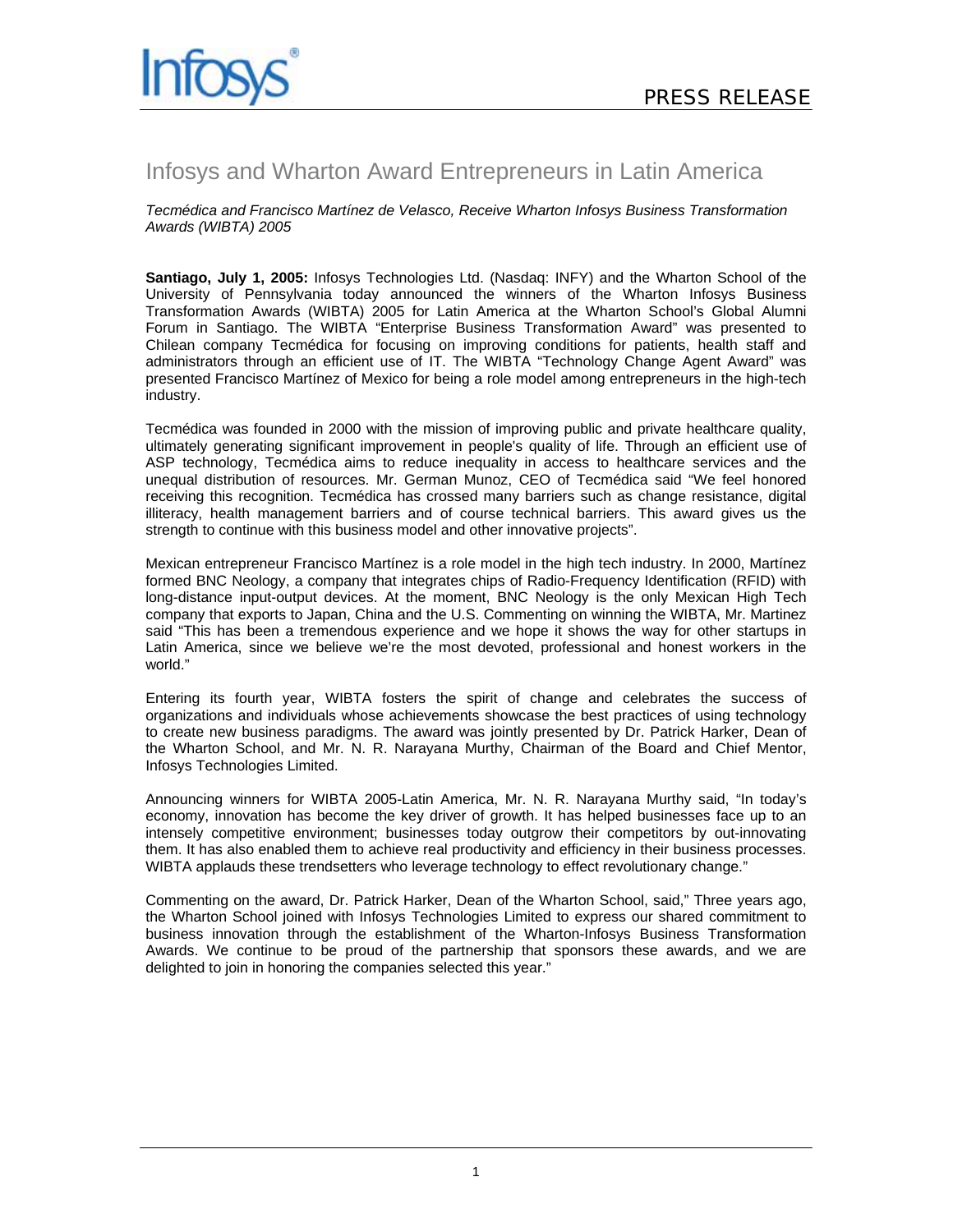

### **About Tecmédica**

Tecmédica is a Chilean private company with social orientation focusing on improving conditions for patients, health staff and administrators through an efficient use of IT. The company was founded in 2000 with the mission of improving public and private healthcare quality, ultimately generating significant improvement in people's quality of life. Through an efficient use of ASP technology, TecMédica aims to reduce inequality in access to and opportunities for healthcare services and the unequal distribution of resources.

#### **About Francisco Martínez de Velasco**

As an innovating entrepreneur Francisco Martínez de Velasco has demonstrated to be a role model in the hi- tech industry. In 2000, Martínez de Velasco with an initial US \$10,000 investment formed BNC/ Neology, a company that design, manufacture and integrate RFID chips and read & write devices. At the moment, BNC/Neology is the only Mexican hi-tech company that exports to Japan, China and the U.S., and has established itself as a role model for Latin American companies.

#### **About WIBTA Jury**

The distinguished jury panel for WIBTA includes Wharton Professor Harbir Singh, Edward H. Bowman Professor of Management and Co-director of Wharton's Mack Center for Technological Innovation; David Boyles, Former COO of ANZ Banking Group; Esther Dyson, editor-at-large at CNET Networks; Michael Eskew, Chairman and CEO, UPS; and Sir Paul Judge, Director, Schroder Income Fund. More details on the WIBTA jury and winners are available at www.wibta.com

## **About Infosys Technologies Limited**

Infosys (NASDAQ:INFY) defines, designs and delivers IT enabled business solutions. These provide our clients with strategic differentiation and operational superiority, thereby increasing their competitiveness. Each solution is delivered with the industry-benchmark Infosys Predictability that gives our clients peace of mind. With Infosys, they are assured of a transparent business partner, business-IT alignment with flexibility, world-class processes, speed of execution and the power to stretch their IT budget by leveraging the Global Delivery Model that Infosys pioneered. Infosys has over 36,000 employees in over 30 offices worldwide. For more information, visit www.infosys.com

#### **About the Wharton School of the University of Pennsylvania and the Mack Center for Technological Innovation**

The Wharton School of the University of Pennsylvania is recognized around the world for its academic strengths across every major discipline and at every level of business education. Founded in 1881 as the first collegiate business school in the nation, Wharton has approximately 4,600 undergraduate, MBA and doctoral students, more than 8,000 participants in its executive education programs annually, and an alumni network of more than 80,000 worldwide. Bringing together leaders from business, government, and labor, the Mack Center provides a forum for probing critical issues, discussing research, and planning future study. As the umbrella organization for all of Wharton's technology management initiatives, the center supports the research and publishing activities of Wharton faculty members, and supports a student-run conference. For more information, visit www.wharton.upenn.edu